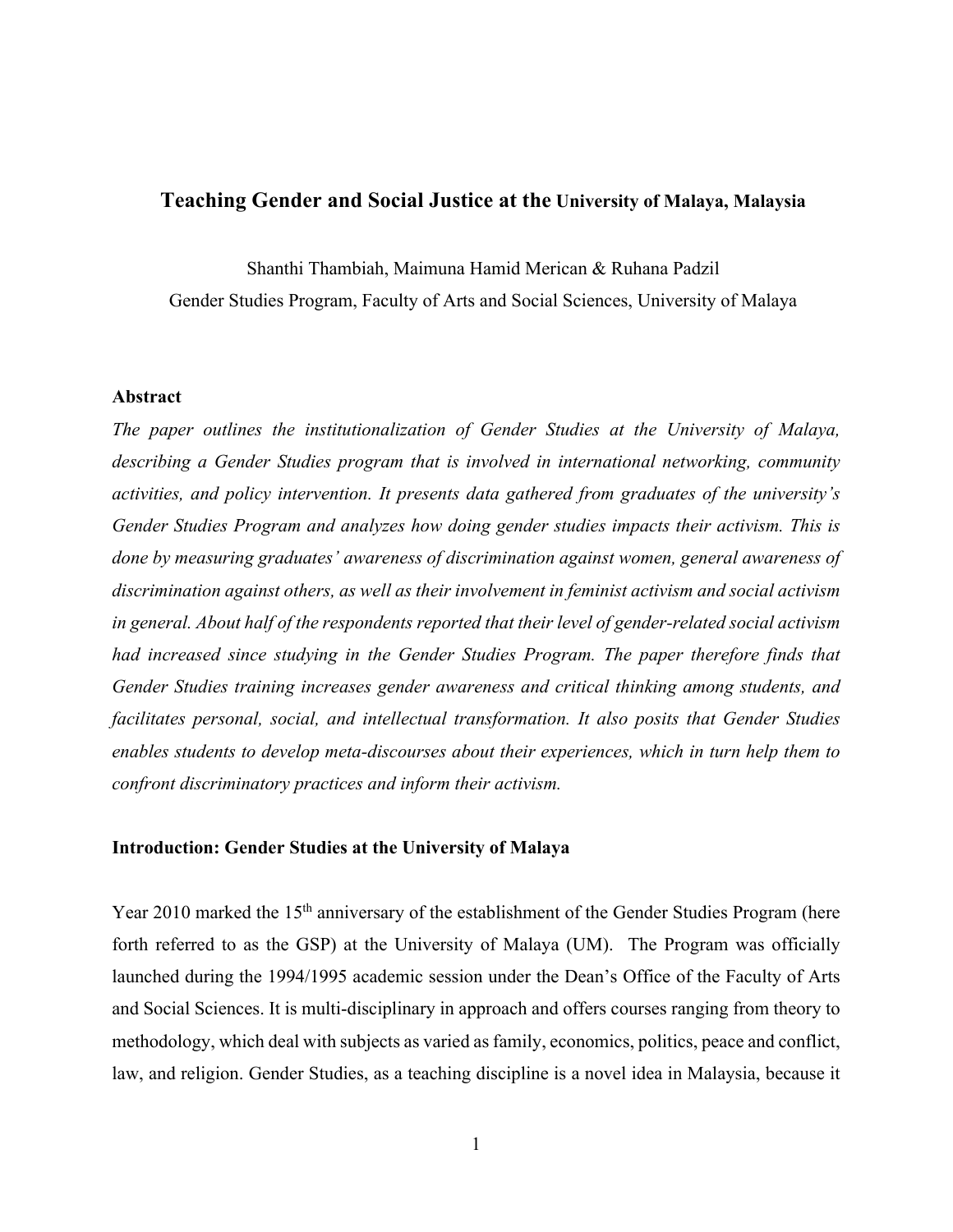requires academics and students to deconstruct and reconstruct traditional discriminatory values (Thambiah 2000).

The Program nurtures students to be sensitive to gender issues in order to generate new insights and understanding of all aspects of social, economic, and political life. With this exposure, students are able to provide critical perspectives on gender-related issues. In addition to undergraduate courses, the program provides supervision for post-graduate students and a platform for academic discourse on gender by organizing forums, seminars, workshops, and conferences (Thambiah 2000).

Under the leadership of Professor Nik Safiah Karim, the first Coordinator of the GSP, a few senior faculty members were given the responsibility of preparing the Program's course outline. Two senior faculty members, Dr. Rokiah Talib and Dr. Susan Oorjitham, visited several Canadian universities, which assisted in the development of the curriculum of the GSP. This venture was sponsored and supported by the Canadian International Development Agency (CIDA) (Thambiah 2004).

The GSP's objective is to train gender-sensitive students who can apply their training when they enter the job market. Students benefit from the wide exposure of course offerings in various academic disciplines and are expected to have critically informed perspectives on gender relations and gender roles in society and culture. The GSP encourages students to take a minor (33 credits) in Gender Studies. The GSP courses are also offered as electives for students from the Faculty of Arts and Social Sciences as well as for students from other faculties. They are expected to gain sensitivity to and progressive perspectives on issues related to gender through their training (Thambiah 2004).

It is important to emphasize here that the GSP at the University of Malaya has addressed many and interrelated issues on gender in development at the national and international levels, especially in courses such as Gender and Development; Gender and Citizenship; Gender, Conflict and Peace; Gender and Law; and Gender and Politics. The University of Malaya is the only institution in the country that offers a teaching program in which undergraduates can minor in Gender Studies.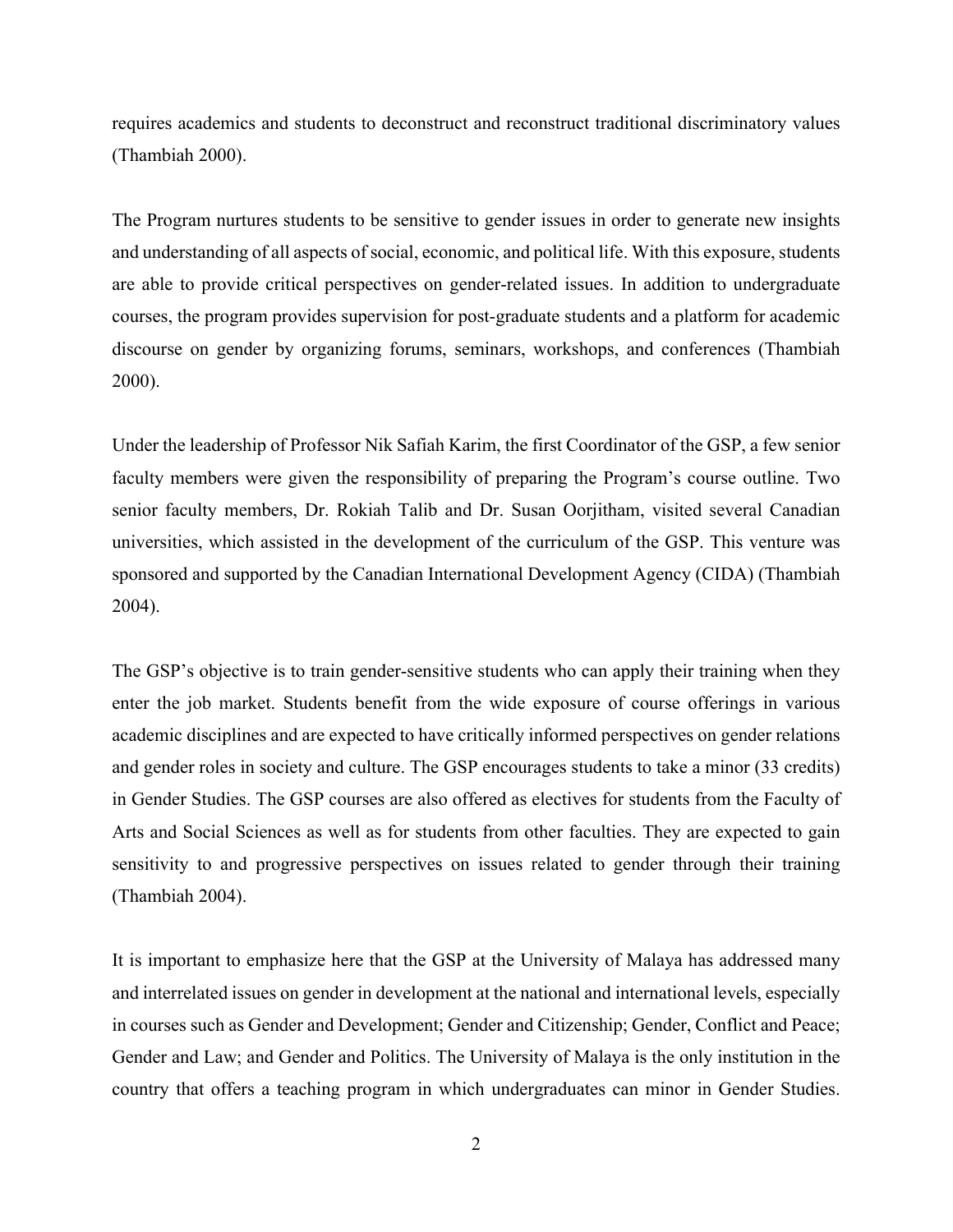Other universities in Malaysia, such as the University of Science Malaysia, the University Putra Malaysia, and the National University of Malaysia, have Women's Studies Programs; their focus, however, is on research and they offer minimal teaching (Resurreccion 2004).

### **Networking, Outreach, and Policy Interventions**

### *Networking with International and Professional Organizations*

The GSP networks with both local and international organizations; these are regularly relied upon for support. Local organizations include those from other local universities, the Ministry of Women, Family and Community Development, <sup>1</sup> local women's groups, and other nongovernmental organizations (NGOs). The international organizations that have supported the GSP are the Canadian International Development Agency (CIDA), the Asia-Pacific Gender and Development Center (APDC), and the Committee for International Co-operation in Higher Education (CICHE) under the British Council. The GSP also networks with the Women Living under Muslim Laws (WLUML), the ASEAN Gender Studies Network, the United Nations Development Program (UNDP), and Friedrich Ebert Stiftung (FES). The local networks that the GSP works with are the Joint-Action Group for Gender Equality (JAG), the Bar Council, the Centre for Poverty and Development Studies, the Health Research Unit, the Faculty of Medicine, UM (HERDU), and the National Network for Gender/Women's Studies (SAMA).

# *Community Activities*

The GSP provides training, seminars, and workshops; it is involved in drafting memorandums, conducting gender analysis of national policies, and writing pre-budget dialogue session memorandums for non-governmental organizations. The GSP has been invited to conduct trainings for the National Council of Women's Organizations (NCWO), the Women's Aid Organization (WAO), Empower, the Women's Development Collective (WDC), the National Youth Consultation (Bar Council and Youth for Change), INTAN, and the NAM Institute for the

<sup>&</sup>lt;sup>1</sup> Formerly the Women's Affairs Department under the Ministry of National Unity and Social Development and later under the Prime Minister's Department.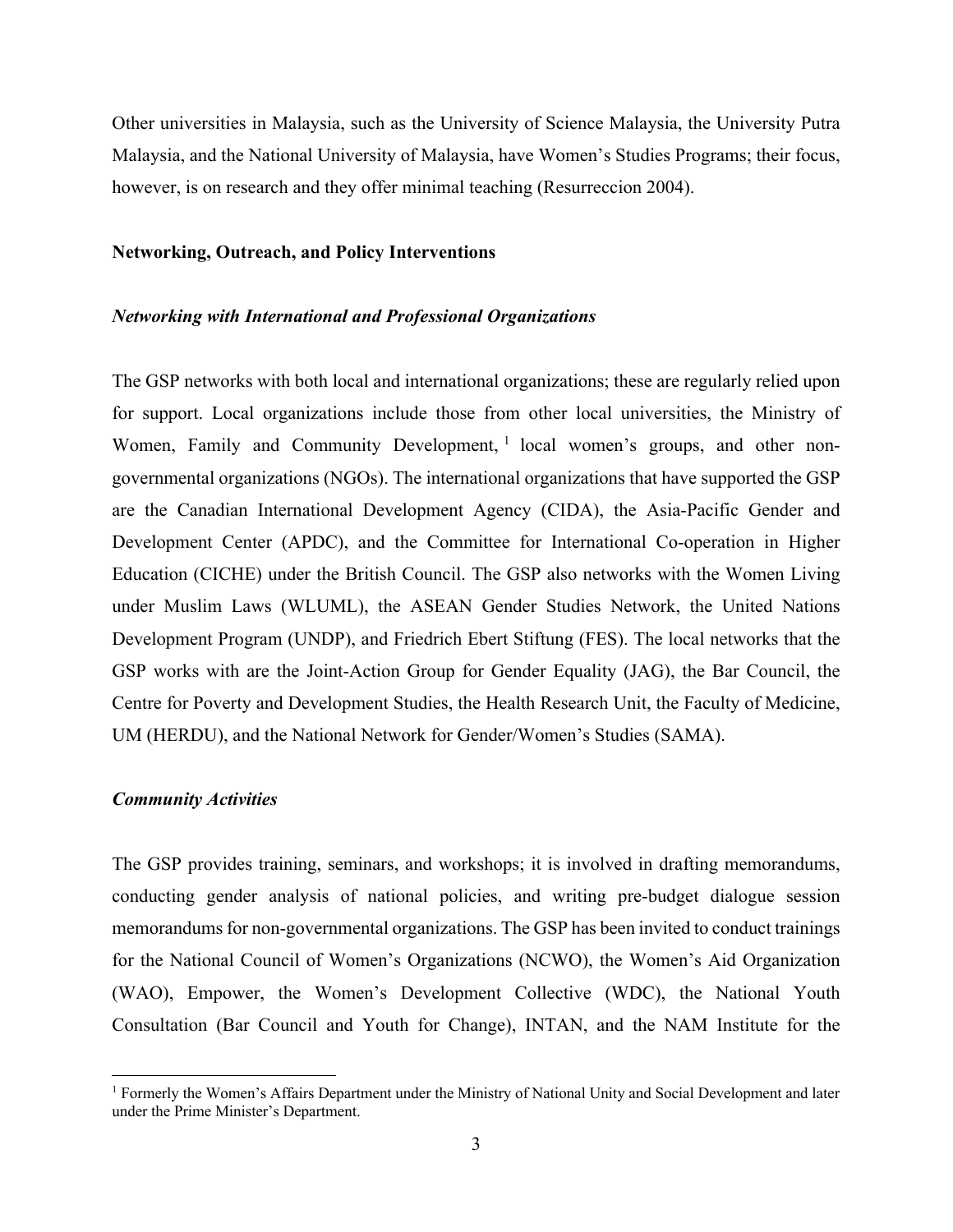Empowerment of Women (NIEW) under the Ministry of Women, Family and Community Development. There is a continuous need for gender training and the GSP is committed to engaging with various communities and the state to address that need.

Fiesta Feminista, a well-received, vibrant conference organized by the Joint-Action Group for Gender Equality (JAG) and the GSP in 2007, provided a platform for academics, students, and activists to discuss issues ranging from patriarchy, human rights, development, neo-liberal globalization, fundamentalisms, and democracy and ethnocentrisms, xenophobia, and racism. It was able to draw a large number of young volunteers and participants from various sectors of Malaysian society.

The Gender Studies Club (GSC) is an initiative of students of the GSP within the University of Malaya. The objective of this informal club is to build linkages and develop solidarity and a sense of community within the campus to discuss and exchange ideas pertaining to gender equality. The club organizes a Faculty "Hop," in which it visits other faculties to promote and share the gender perspective. The GSC also organizes get-togethers, fundraising, and community work.

## *Policy Interventions*

The GSP curriculum addresses both national and regional issues of women/gender in development, particularly in courses such as Gender and Development, Gender Issues in Non-governmental Organizations, Gender and Citizenship, and Gender and the Law. The program also contributes a course (Gender and Public Policy) towards the Masters in Public Policy Program offered by the Institute of Public Policy at the University of Malaya; this course addresses national issues of women/gender in development. The topics covered in the other courses encourage critical reflection on gender issues across a wide range of key aspects of our society, culture, and everyday life.

During the last five years, we have seen an increase in the interaction between the academic community, government entities, and non-governmental organizations through consultations, seminars, workshops, and student placements. The Gender Studies Program has been a member of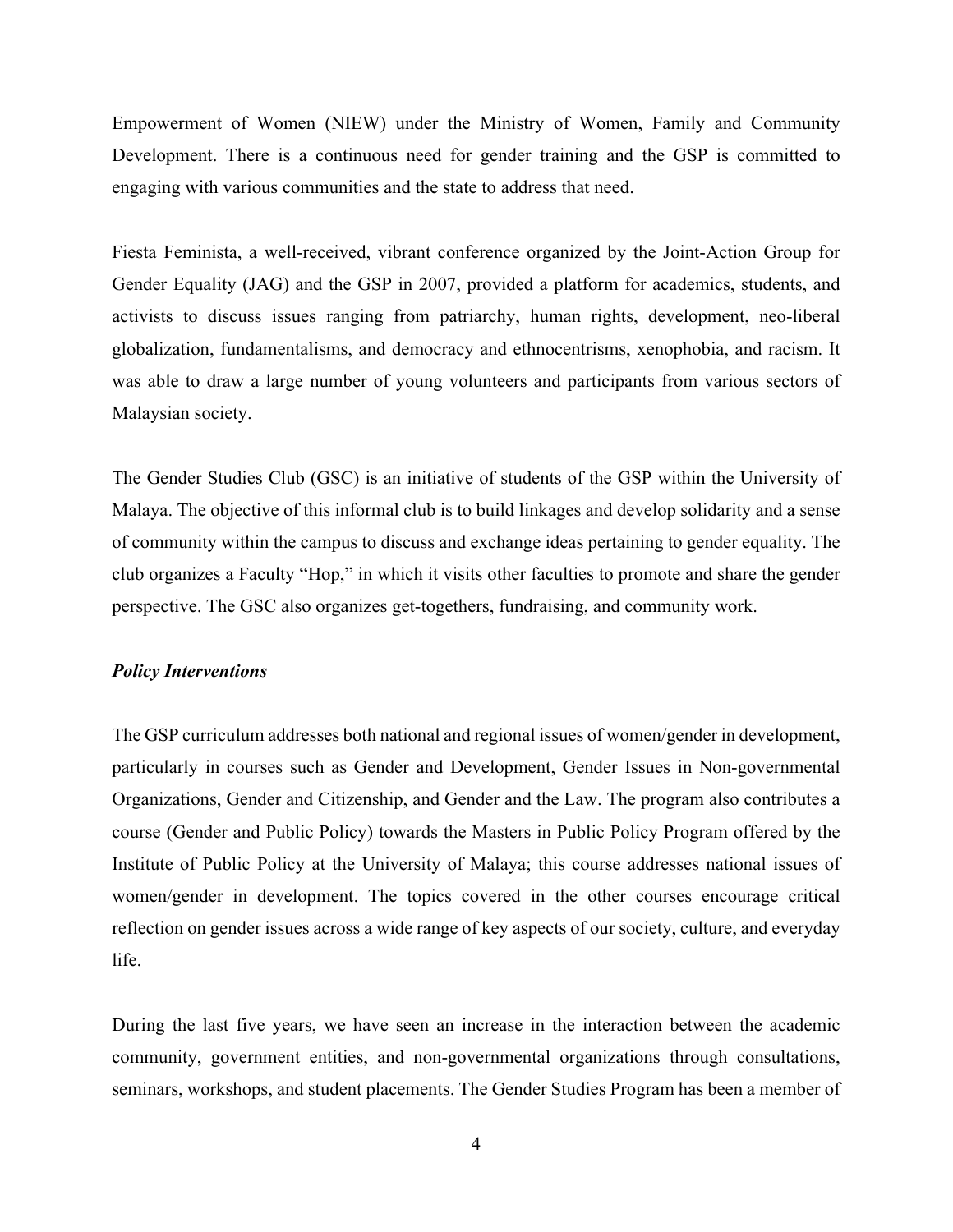three technical working committees of the national government: a committee for the project "Towards Achieving at Least 30 percent Participation of Women at Decision Making Levels in Malaysia" (Ministry of Women, Family and Community Development and UNDP, August 2007 to November 2008), the Technical Working Committee of the NAM Institute for the Empowerment of Women, Ministry of Women, Family and Community Development, and the Technical and Steering Committee of the National Action Plan to Empower Single Mothers (Ministry of Women, Family and Community Development and UNDP, 2008-2009).

The GSP has also participated in the Expert Group Committee formed by the National Institute of Public Administration. This committee prepares, coordinates, and teaches courses on the gender perspective designed by them for members of the civil service and others. The committee has developed two courses: one on "Managing Gender Issues in Economic Development" for international participants and "Gender Perspectives in Development Planning and Management" for national participants.

Academic staff of the GSP were involved in the preparation of the draft document for the Malaysian government's 2001 report on the Convention on the Elimination of all Forms of Discrimination Against Women (CEDAW) as well as in writing the CEDAW shadow report (articles 11 and 13) in 2003.

In July 2007, the NCWO commissioned the Gender Studies Program to write a memorandum on Extending Maternity Leave from 60 days to 84 days, which was successfully implemented in the public sector. The GSP has also been involved in writing the Pre-Budget Dialogue Session Memorandum for the National Council of Women's Organizations (NCWO) that represented women's non-governmental organizations in the Pre-Budget Dialogue with the government. In 2010, the GSP was involved in the writing of Millennium Development Goal 3 on Gender Equality and Empowering Women for the UNDP and the Economic Planning Unit, Government of Malaysia.

The GSP has also been involved in gender mainstreaming initiatives of the government. It was appointed as a consultant to write a paper on strategies to gender mainstream employment/human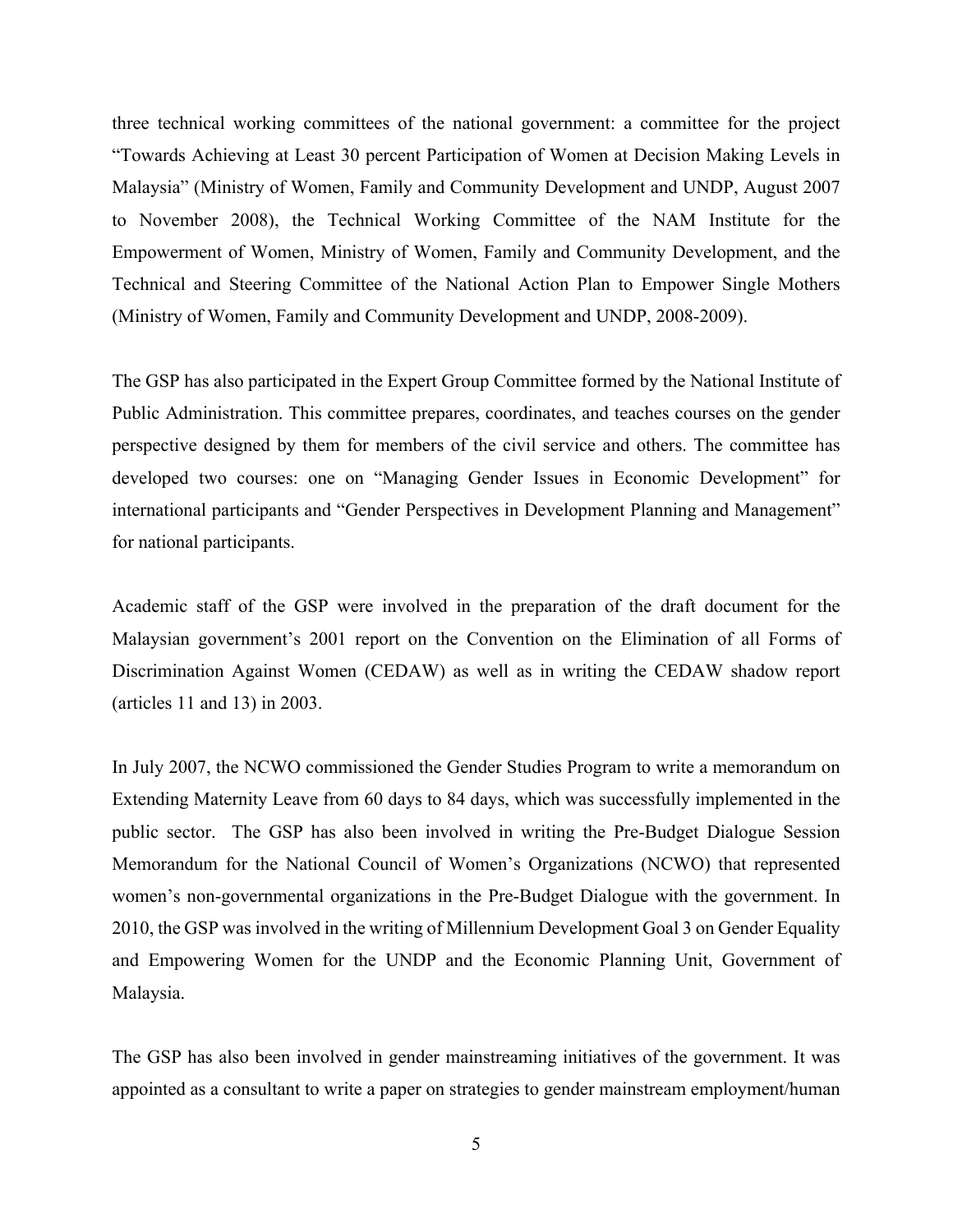resource development, which informed the Five Year Economic Planning of Malaysia (the Ninth Malaysia Plan) with approaches and recommendations for gender mainstreaming. In 2011, the GSP was asked to train the gender focal point persons of 24 ministries in the government as part of the government policy on the Government Transformation Program (GTP).

## **Doing Gender Studies and the Importance of the Curriculum in Activism**

In the wake of globalization, identity politics, fundamentalism, and new forms of patriarchy, the GSP recognizes the inequalities and power relations that need to be addressed in order to realize a just and equal society. It therefore ensures that courses instill feminist values and perspectives in order to achieve such a society. Some question the effort to institutionalize Gender Studies and view it as politically ineffective for reaching the goals shared by feminists (Gubar 1998). Feminist activists from academia, who believe that they contribute by disseminating knowledge and creating awareness amongst university students, disagree with this view and strongly believe that Gender Studies training contributes to feminist activism through the teaching and learning process.

Wiegman (2002) discusses the fear among feminist activists that Women's Studies has produced many contemporary feminist scholars who are more academic than feminist and who are more bureaucratic, hierarchical, and careerist than ever before. Nonetheless, she defends the significance of Women's Studies as an important part of the humanities and not merely the domain of a certain kind of anti-patriarchal theoretical obsession. She further notes that the methodological emphasis of Women Studies lies with the 'live subject' as the proper object of study and as the agent for reviving social justice goals. Meanwhile, Newman (2002) emphasizes the anxiety of Women's Studies' programs' around institutionalization, particularly when the role of the university is negotiated in its relation to the nation-state and its function is in danger of transforming from one of knowledge production and social change to serving as an agent of the nation-state. Newman further emphasizes that the presentism of Women's Studies produces a curriculum that registers the value of all knowledge according to its usability for the present as defined by our understanding of the needs of present politics.2

<sup>&</sup>lt;sup>2</sup> See further Newman (2002) on presentism. Presentism, philosophy of time, asserts that only the present exists and that the future and the past are unreal. Past and future entities are logical constructions or fiction. The philosophy of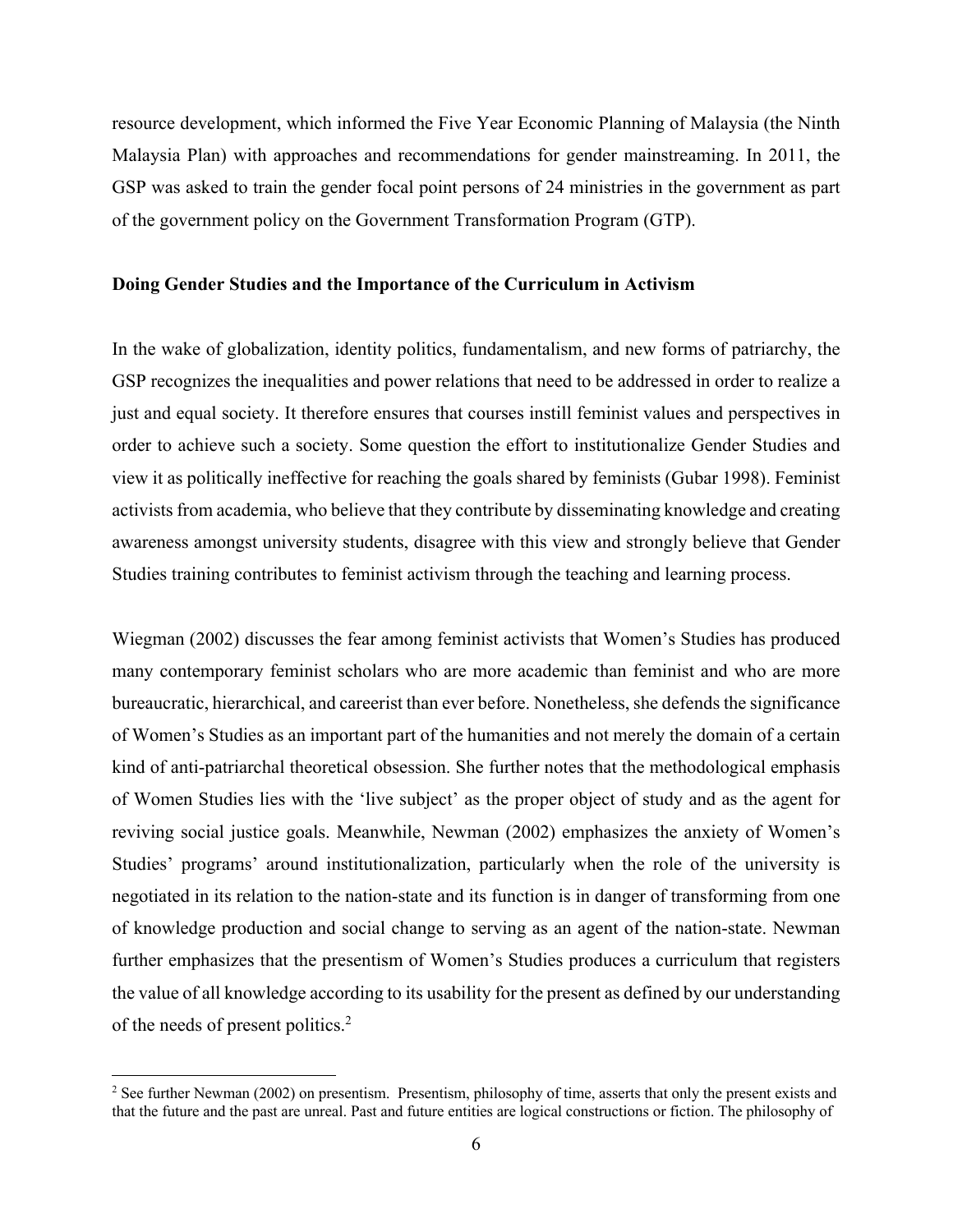In her book "Disciplining Feminism: From Social Activism to Academic Discourse," Messer-Davidow (2002) centers her argument around the key question of co-optation of Women's Studies, arguing that the field has become a part of an institutional system largely engaged in intellectual scholarship too removed from its activist components. She asks "How did it happen that a bold venture launched thirty years ago to transform academic and social institutions was itself transformed by them?" A reorientation is needed to reach the goals originally set in the movements of the 1960s and 1970s, and to achieve those goals now requires new thinking about strategies, tactics, and organization (Messer-Davidow 2002).

In "Women and Gender Studies in East African Universities and the Need for a Transformative Pedagogy: Issues and Challenges," Ogachi (2006) explains the increasing significance of gender analysis as critical to Social Science methodology, as integral to all disciplines, and as a strategy to broaden academic discourse and the culture of the institutions. Ogachi argues that these developments represent a great leap in the quest for women's empowerment and the struggle of feminist scholarship for visibility in academic knowledge (Ogachi, 2006).

Acker et al. (1991) examines three principles of feminist research and discusses attempts to use these principles in systematic ways in their own research. They argue that research should: (a) contribute to women's liberation through producing knowledge that can be used by women themselves, (b) use methods of gaining knowledge that are not oppressive and should continually develop a feminist critical perspective that questions dominant intellectual traditions and (c) reflect on its development. According to the authors, they consciously apply these principles in researching the relations between changes in consciousness and changes in the structural situations of individuals. They acknowledge the impossibility of creating a research process that completely erases the contradictions in the relationships between the researcher and the researched, the difficulties in analyzing change in process, the tension between the necessity of organizing the data and producing an analysis which reveals the totality of women's lives, and problems of validity, particularly those raised when the research process becomes part of the process of change.

presentism has been heavily criticized by many academics and feminists, for example through the works of Robyn Wiegman (2002), Anne Marie Rasmunssen (2000), and Lynn Hunt (2002).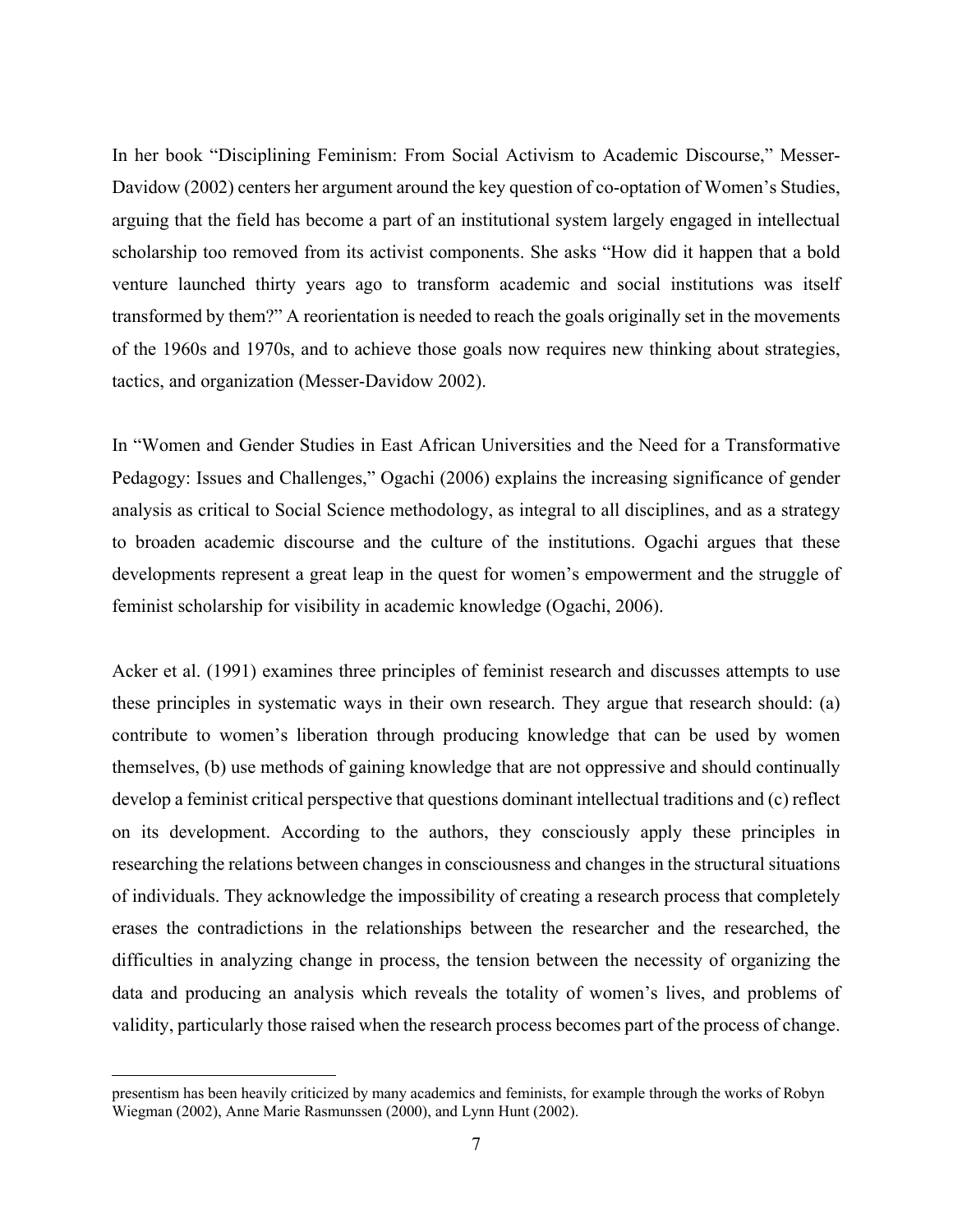Despite the difficulties and obstacles, Malaysian women and men have contributed to the development of Gender Studies by conducting research projects, holding dialogues, and teaching. They mobilize their internal capabilities and take advantage of the opportunities provided by both international and national agencies. Yet, both male and female academics need to continue to struggle to incorporate feminism and the gender perspective into mainstream courses.

Through our experiences in teaching Gender Studies, we would like to share the voices of our students at the Gender Studies Program of the University of Malaya. The survey results of this study and feedback from the students serve as testimonies that Gender Studies does indeed ignite personal and knowledge transformation, and impact the way the students think, critically analyze, handle discriminatory practices, and engage in activism.

In addition to examining the impact of Gender Studies on our undergraduate students, the study also responds to feminist critiques about the significance of Gender Studies as an academic entity, the incorporation of feminism into the university, and the role of academics, specifically the criticism from feminist activists that academic professionalization is a depletion of political energy from arenas of greater social concern (Wiegman 2002). It is our hope and belief that this initial research will reveal that academics who are aware of the importance of gender-centered studies are not merely concerned with theory, but also facilitate students' agency to shape a just and equal society free from any discrimination, particularly discrimination against women, demonstrating that Gender Studies training contributes to feminist activism through the teaching and learning process.

We also agree with Wiegman (2002) that universities must become directly engaged with civil society and government in finding and applying solutions to pressing social needs. Boothroyd and Fryer (2004) assert that the idea that students should simply absorb knowledge generated and imparted by professors, and then wait until they graduate before applying it, reflects an incomplete conception of personal and social learning processes. Boothroyd and Fryer (2004) highlight that pedagogy, discovery, and access to higher education are all enhanced when universities and their members become directly involved with social problem solving, especially when the involvement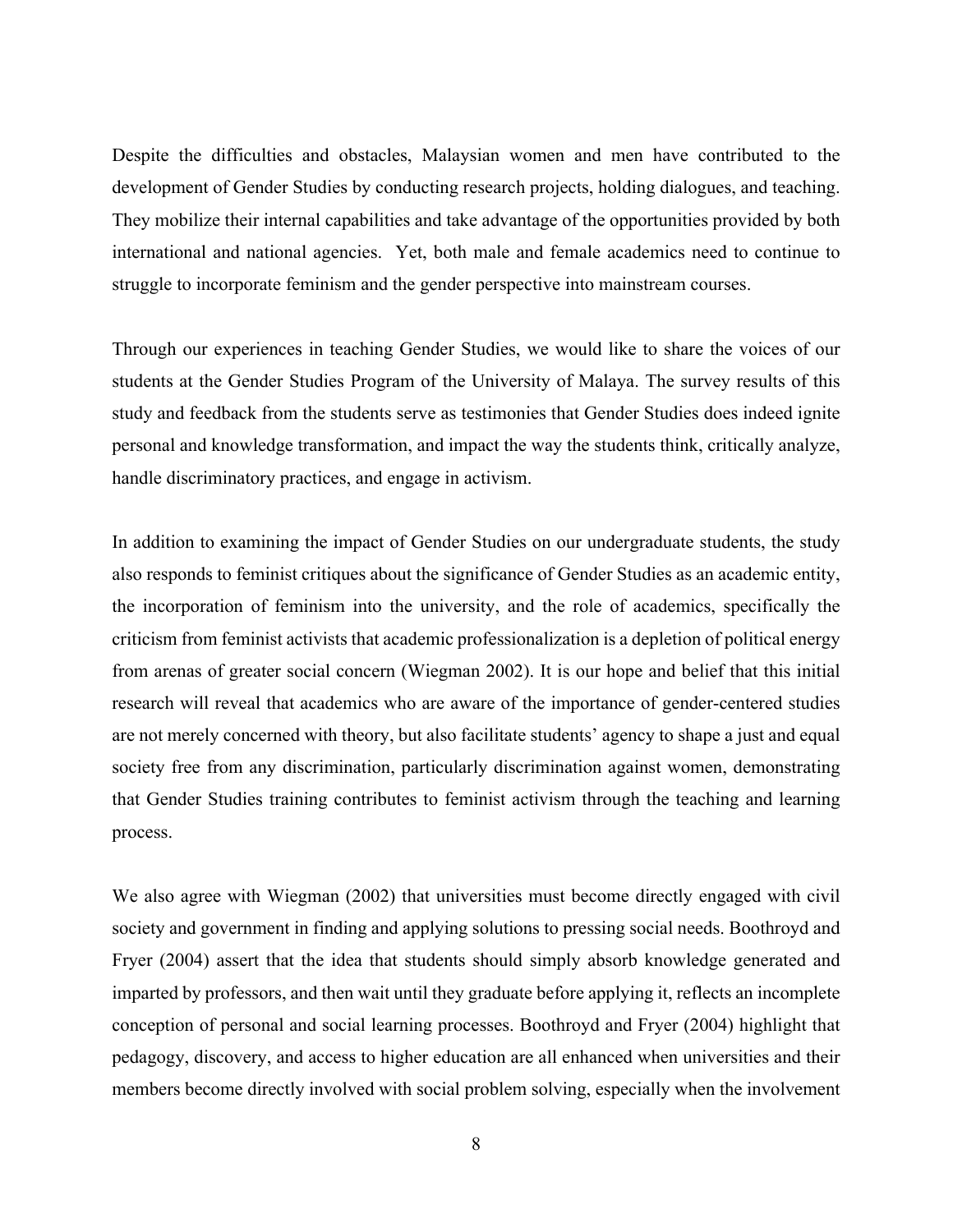is made an integral component of teaching and research rather than being relegated to the academic sidelines. All of this literature is in line with an important tenant of Gender Studies training: that it cannot be detached from social needs.

Previous studies have found a connection between gender studies and feminist identity, feminist attitudes, and feminist politics (Jackson 2000; Macalister 1999). Gender studies students usually identify themselves as feminist, and value the politicized and feminist nature of women's studies as a discipline (Jackson 2000). For example, Griffin and Hammer (2005) found that gender studies impacts students' gender awareness; enhances their feminist identity; enhances resistance toward intolerance as expressed in sexism and discrimination; generates a goal to dismantle patriarchy, inequality and discrimination; and leads to a perception of political feminism as a lived philosophy. Similarly, Bargad and Hyde (1991) found that gender studies students' feminist identity increased over time.

The following section presents data from a survey conducted among graduates of the Gender Studies Program at the University of Malaya.

# **Method and Sample**

A quantitative assessment was conducted by administering a questionnaire to 43 graduates of the 1999/00 to 2006/07 academic sessions of the Gender Studies Program of the Faculty of Arts and Social Sciences at the University of Malaya.

A total of 97 percent of the respondents were female  $(N = 41)$ , and 3 percent were male  $(N = 2)$ . An average of five male students enrolled in the Gender Studies Program from the year 1996/97 to 2006/07. Therefore, the total number of two male respondents is representative and reflects the overall enrolment trend of male students in Gender Studies Program.

The age of survey respondents ranged from 20-40 years, with a mean age of 26 years. A total of 37.2 percent of the respondents were between the ages of 20-25 years; 55.8 percent were between the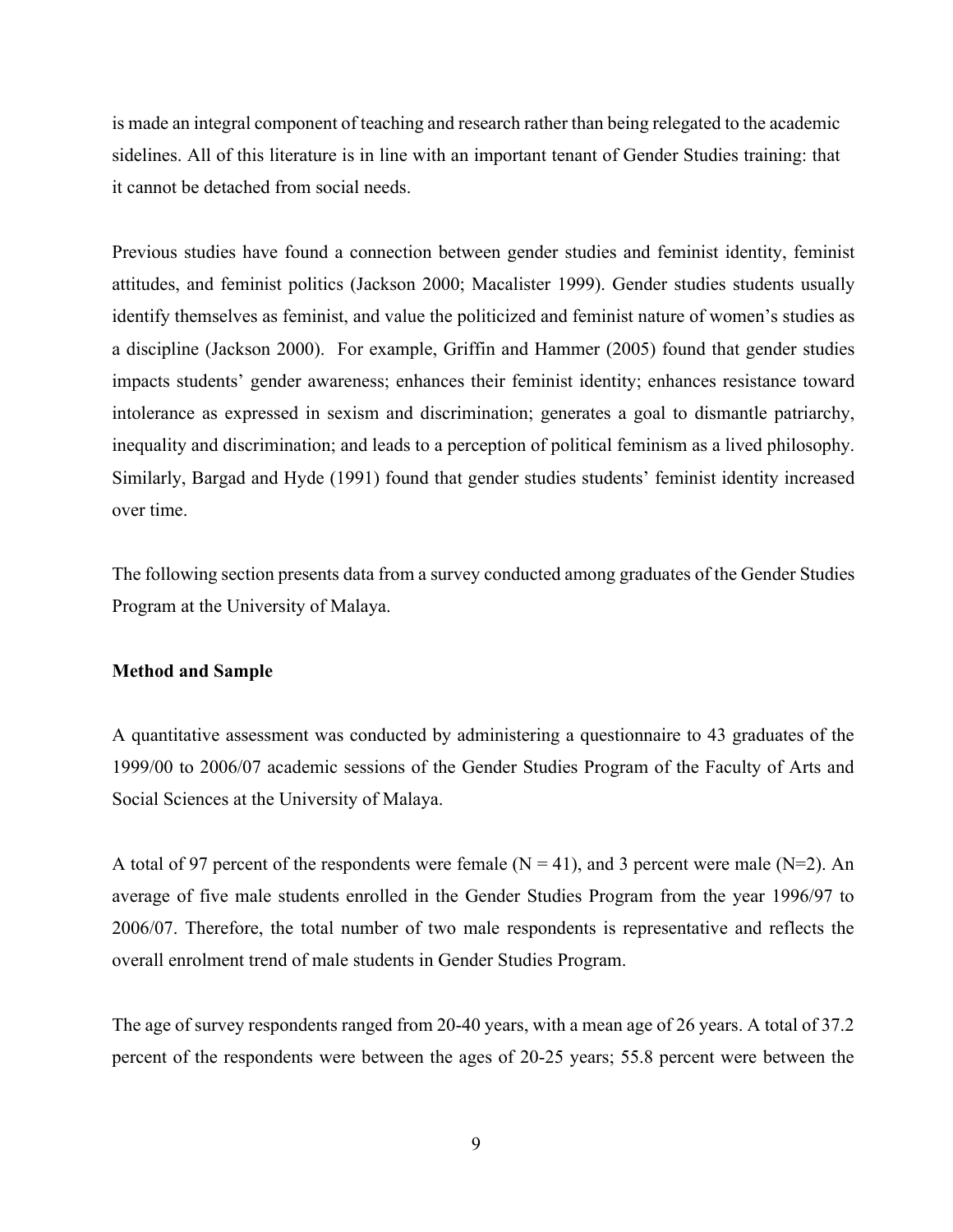ages of 26-30 years; 4.7 percent were between the ages of 36-40; and 2.3 percent were between the ages of 36-40 years.

In terms of ethnicity, 20 percent of the respondents were Malay, 62.9 percent Chinese, 8.6 percent Indian, and 8.6 percent Pribumi (indigenous). Over 80 percent of the respondents were single; 14 percent were married. Only 2 respondents reported having a child.

The respondents come from the 14 states in Malaysia. The state of Selangor had the highest percentage of respondents (23.8 percent), followed by Johor (11.9 percent), and Kuala Lumpur (9.5 percent). This represents a more urban population as a whole. The distribution of respondents across the geographical regions of Peninsular Malaysia and East Malaysia is illustrated in Figure 1.1.



Figure 1.1 Distribution of respondents' locations

The majority of the respondents were enrolled in the 2004/05 academic session (23.3 percent), followed by the 1999/00 and 2002/03 sessions (each with 18.6 percent of respondents), as seen in Table 1. As illustrated in Table 2, the majority of respondents graduated in 2003/04 and 2005/06 (46.6 percent), followed by the year 2004/05 (18.6 percent).

### **Table 1. Respondents' year of enrolment**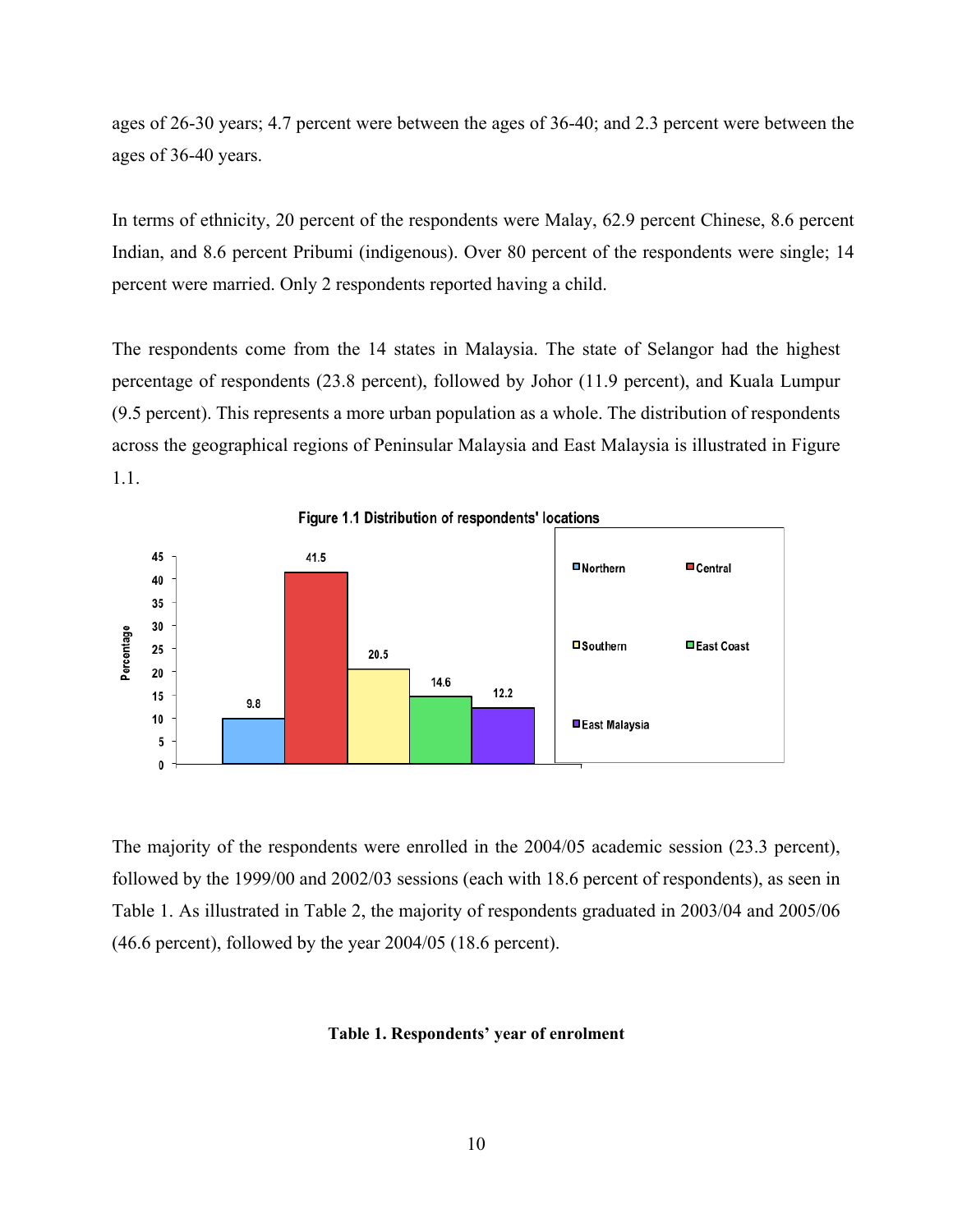| Year of enrolment | Frequency      | Percent |
|-------------------|----------------|---------|
| 1997/98           | $\mathbf{1}$   | 2.3     |
| 1998/99           | $\overline{2}$ | 4.7     |
| 1999/00           | 8              | 18.6    |
| 2000/01           | $\overline{2}$ | 4.7     |
| 2001/02           | 7              | 16.3    |
| 2002/03           | 8              | 18.6    |
| 2003/04           | 5              | 11.6    |
| 2004/05           | 10             | 23.3    |
| <b>Total</b>      | 43             | 100.0   |

### **Table 2. Respondents' year of graduation**

| Year of graduation | Frequency   | Percent |
|--------------------|-------------|---------|
| 1999/00            | $\mathbf 1$ | 2.3     |
| 2000/01            | 2           | 4.7     |
| 2001/02            | 3           | 7.0     |
| 2002/03            | 4           | 9.3     |
| 2003/04            | 10          | 23.3    |
| 2004/05            | 8           | 18.6    |
| 2005/06            | 10          | 23.3    |
| 2006/07            | 5           | 11.6    |
| <b>Total</b>       | 43          | 100.0   |

The majority of the respondents (50 percent) majored in Media, Languages, or Literature, while 100 percent of the respondents minored in Gender Studies.

# **Scales**

Several criteria were considered in choosing the scales for the questionnaire. These criteria included: 1) relevance to the Gender Studies Program and cultural appropriateness for use in Malaysia; 2)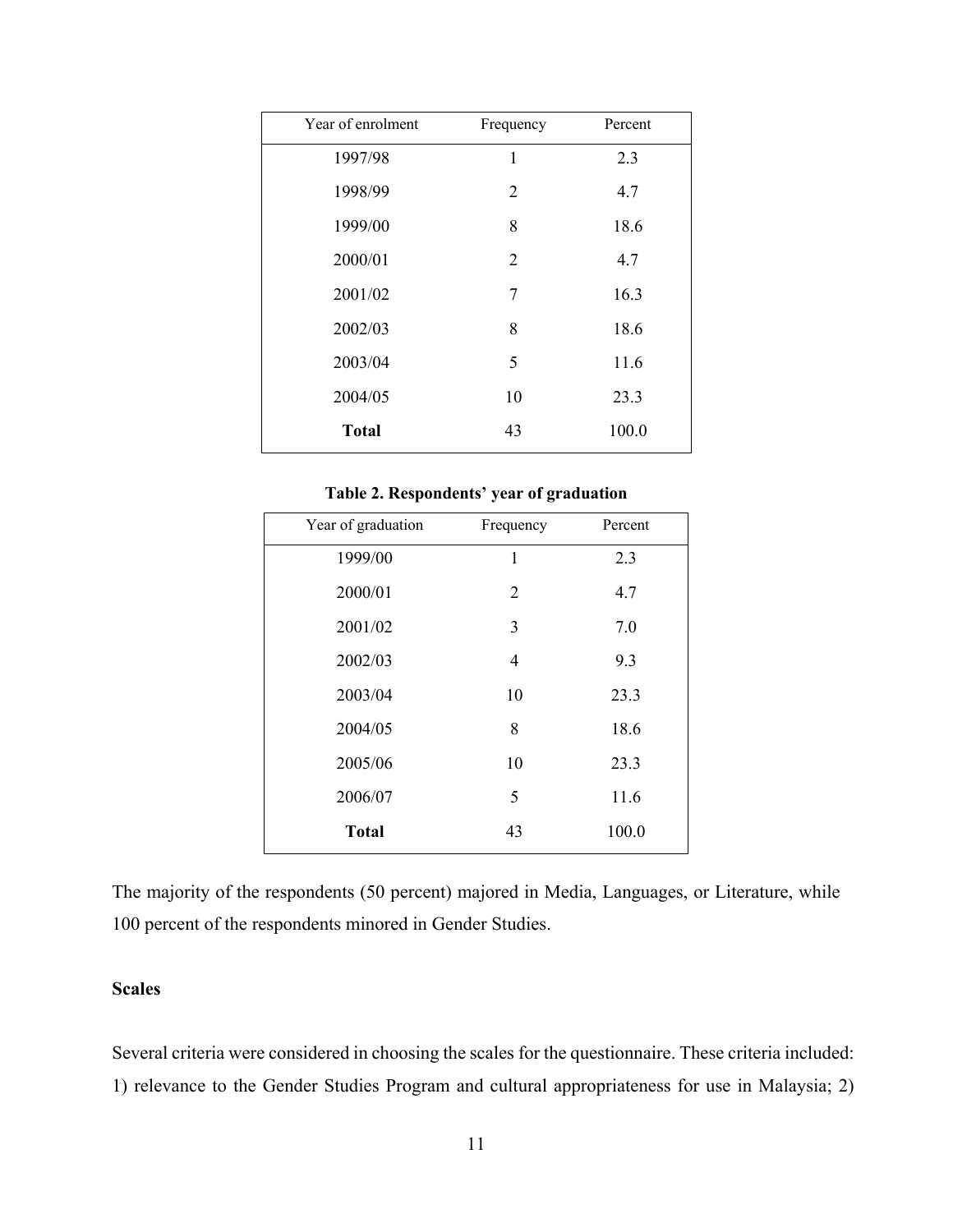validity, reliability, and international use (to facilitate international comparisons); 3) ability to address a wide range of issues relevant to the Gender Studies Program; and 4) scope and ease of administration. With these considerations, the following scales were employed:

### **i) Awareness of Discrimination against Women**

The Awareness of Discrimination against Women Scale was adapted by Stake and Hoffman (2001) from the Social Order Scale (Worell and Worell 1977). The 6-item measurement consists of 4 positive and 2 negative statements on a 5-point Likert scale ranging from 1 (strongly disagree) to 5 (strongly agree). An example of a positive statement is: "Women have more to gain than to lose by asking for complete equality." An example of a negative statement is: "Most women have only themselves to blame for not doing better in life." Alpha coefficients of internal consistency at pretesting, post-testing, and follow-up were .73, .70, and .71, respectively (Stake and Hoffman 2001).

### **ii) General Awareness of Discrimination against Others**

The General Awareness of Discrimination against Others Scale was adapted by Stake and Hoffman (2001) from the Equal Opportunities / Rights Scale (Miller, et al. 1993). The 6-item measurement consists of 4 positive and 2 negative statements on a 5-point Likert scale ranging from 1 (strongly disagree) to 5 (strongly agree). An example of a positive statement is: "We would have fewer problems in this country if all people were treated more fairly." An example negative statement is: "We have gone too far in pushing equal rights." Alpha coefficients of internal consistency at pretesting, post-testing, and follow-up were .76, .75, and .77, respectively (Stake and Hoffman 2001).

To examine whether graduates of the Gender Studies Program are positioned to transform society and/or believe in the importance of their active contribution to transforming society, we also included two sub-scales: one measures feminist activism and one measures activism on behalf of such populations as Orang Asli, people with disabilities, the elderly, refugees, migrant workers, people facing health and sexuality challenges, and the poor.

### **iii. Feminist Activism**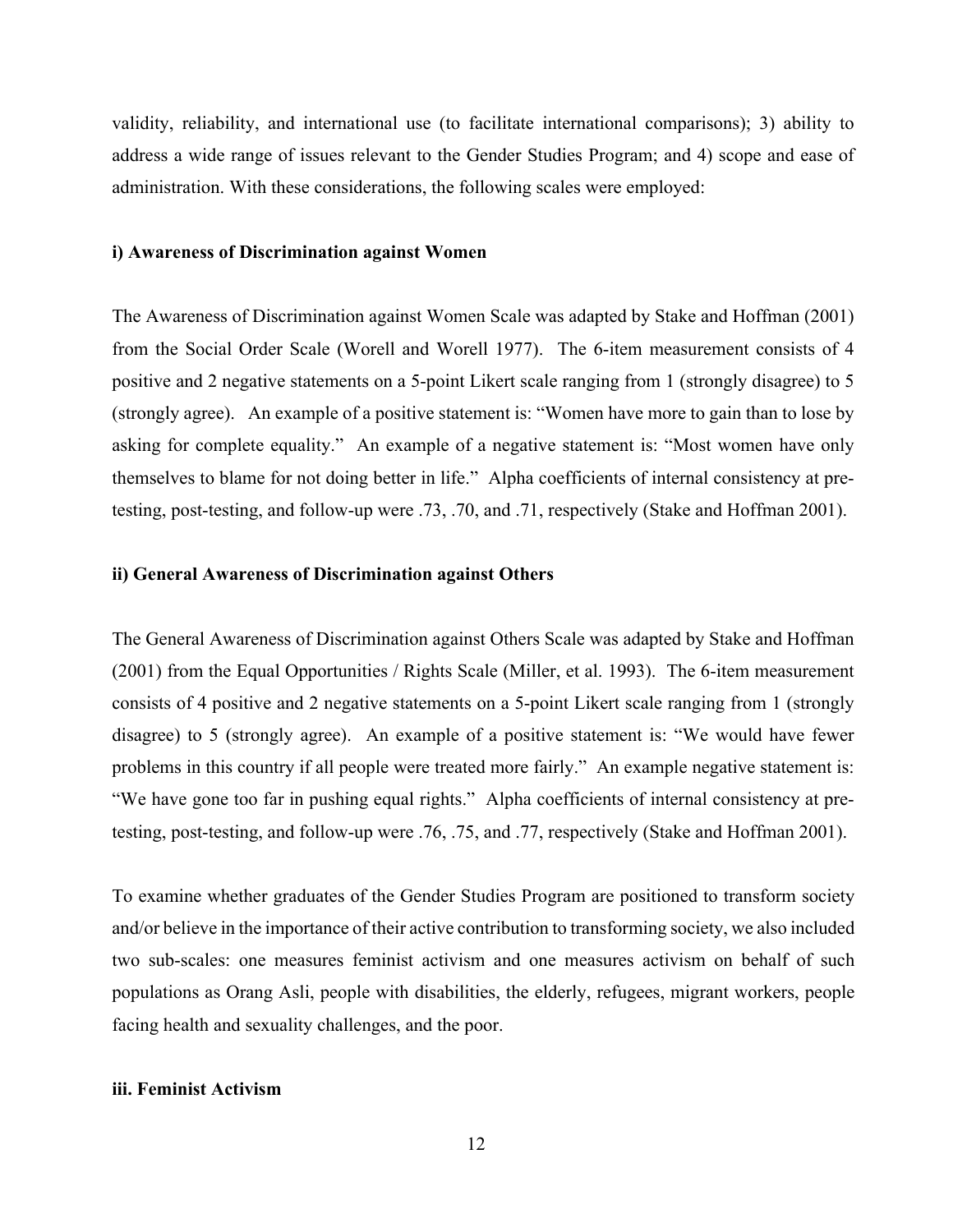The 3-item Feminist Activism Scale, designed by Stake et al. (1994), measures involvement in women's rights activism. It captures a range of activist behaviors that attempt to operationalize activism on behalf of women's rights. Respondents rate how often they engaged in each of the following behaviors: (a) staying informed about women's rights issues; (b) talking with others to influence their attitudes about women's rights issues; and (c) contributing time to women's rights causes (for example attend a meeting about women's rights issues, circulate a petition related to women's rights, attend a rally related to women's rights). The 5-point rating scale ranges from 1 (never); 2 (once or twice); 3 (three or four times); and 5 (on a regular basis). Alpha coefficients of internal consistency at pre-testing, post-testing, and follow-up were .88, .88, and .89, respectively (Stake and Hoffman 2001).

## **iv. General Social Activism**

The 3-item General Social Activism Scale, designed by Stake and Rose, parallels the Feminist Activism Scale (Stake et al. 1994). It measures activism in the same way as described above, but on behalf of the rights of marginalized groups more generally, such as people with disabilities, immigrants, and the elderly. Alpha coefficients of internal consistency were .90 at pre-testing, posttesting, and follow-up (Stake and Hoffman 2001).

### **Procedural challenges**

Identifying the total number of graduates of the Gender Studies Program from 1996/97-2006/07 was a difficult task. Some of the data provided by the Dean's Office of the Faculty of Arts and Social Sciences was out-dated and incomplete, which made it difficult to contact and communicate with the graduates. In some instances, the contact information was that of the parents of the graduates, who in turn were reluctant to divulge the contact details of the graduates. However, after explaining to them the purpose and objective of the research, a few of them agreed to cooperate and provide the contact details of the graduates.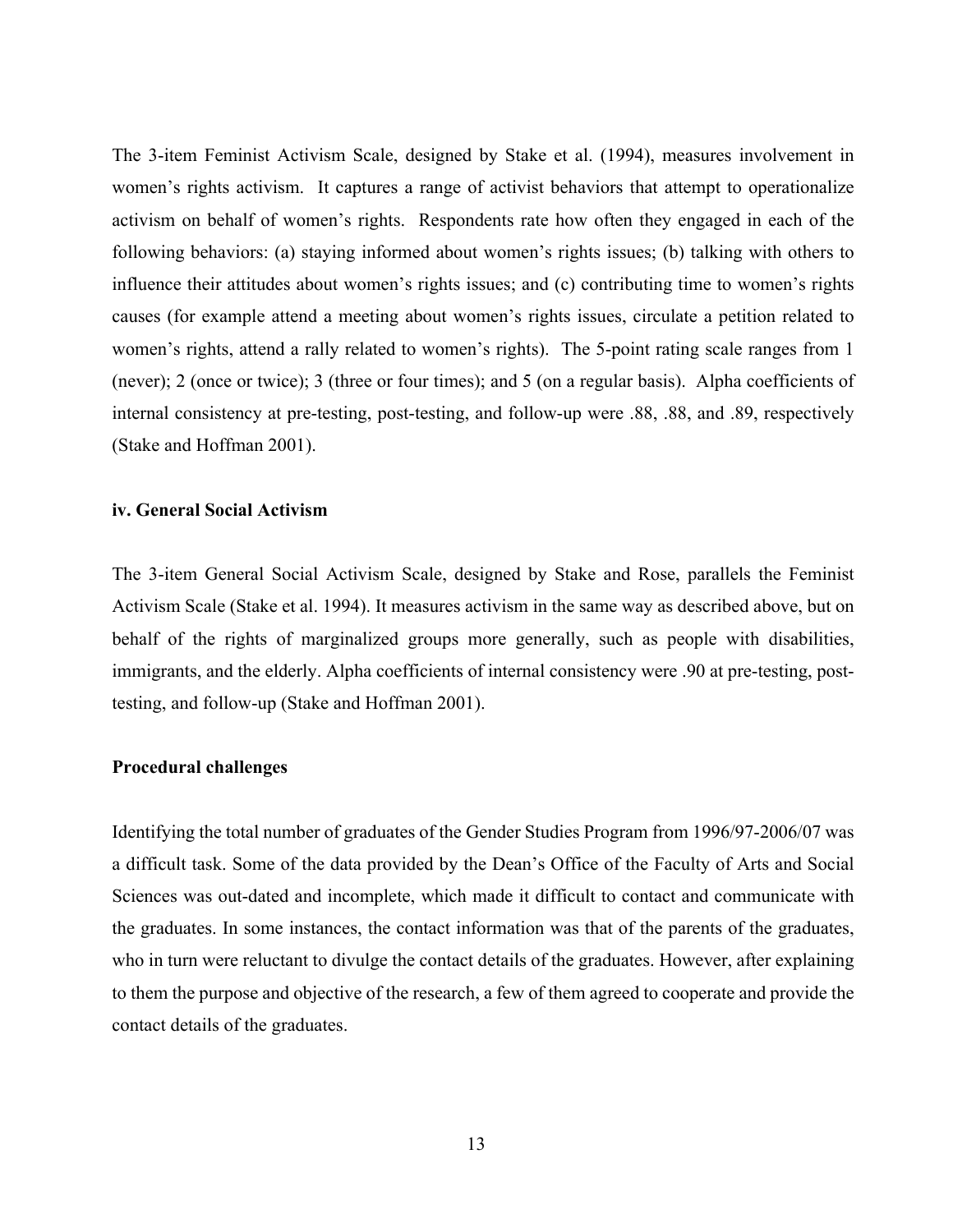# **Findings**

The findings show that participation in the Gender Studies Program had a major positive impact on the awareness and activism of the graduates.

The study evaluated the impact of the Gender Studies Program on the graduates' awareness of discrimination against women and awareness of discrimination against others. Respondents scored slightly above the neutral point on the Awareness of Discrimination against Women Scale (mean = 20.09, standard deviation  $= 2.44$ , total score  $= 30$ ). On the General Awareness of Discrimination against Others Scale, which consisted of 6 items, respondents also scored slightly above the neutral point (mean  $= 22.33$ , standard deviation  $= 2.13$ ) (see Table 3). The findings therefore suggest that respondents were generally non-discriminative against women or others as a whole. Unless compared to a control group, it is difficult to infer whether this is a result of pursuing Gender Studies. Nonetheless, the findings reveal a low level of discrimination among graduates of the Gender Studies Program.

|                                                             |    |         |         |       | Std.      |
|-------------------------------------------------------------|----|---------|---------|-------|-----------|
|                                                             | N  | Minimum | Maximum | Mean  | Deviation |
| <b>Awareness of Discrimination</b><br><b>Against Women</b>  | 43 | 12.00   | 25.00   | 20.09 | 2.44      |
| Valid N (listwise)                                          | 43 |         |         |       |           |
|                                                             |    |         |         |       |           |
|                                                             |    |         |         |       | Std.      |
|                                                             | N  | Minimum | Maximum | Mean  | Deviation |
| <b>Awareness of Discrimination</b><br><b>Against Others</b> | 43 | 18.00   | 26.00   | 22.33 | 2.13      |
| Valid N (listwise)                                          | 43 |         |         |       |           |

| <b>Table 3. Awareness of Discrimination</b> |  |
|---------------------------------------------|--|
|---------------------------------------------|--|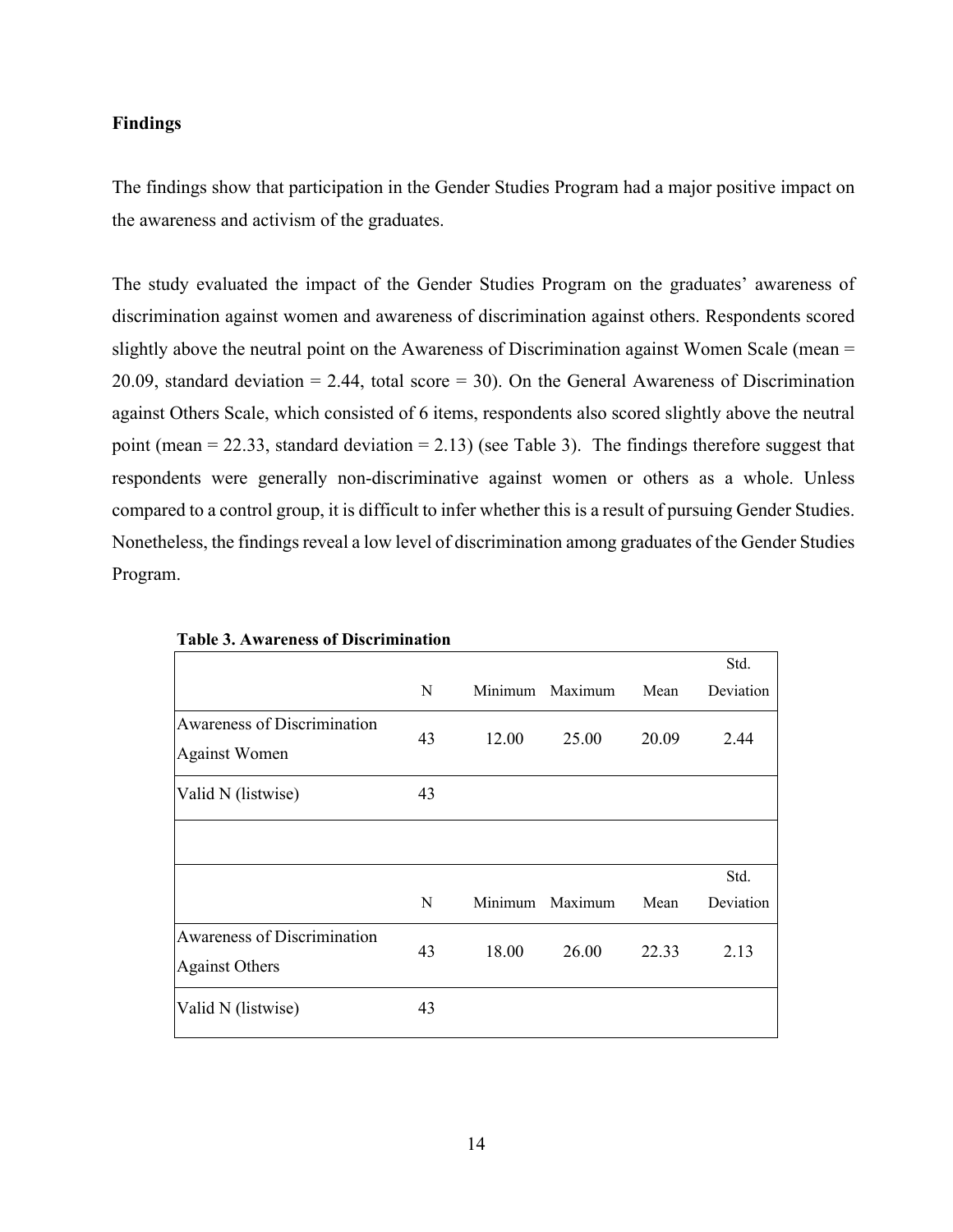### **Impact of the Gender Studies on Graduates' Gender and Social Activism**

To evaluate the impact of the Gender Studies Program on the extent of graduates' activism and contribution to social transformation, we examined two variables: feminist/ gender-related social activism and general social activism (see Table 4). Items 54-56 in the questionnaire measured gender-related social activism. These revealed that respondents' activist behaviour was minimal (with a mean score of  $6.47$  and standard deviation  $= 2.73$ ). Findings from the General Social Activism Scale yielded similar results, showing a mean score of 6.23 (standard deviation = 2.80), which is also only slight above the neutral point. When asked whether pursuing Gender Studies had increased their involvement in activism, however, 52.4 percent answered "Yes" while 47.6 percent answered "No"(Figure 1.2).

In summary, the findings suggest that doing Gender Studies has had an impact on respondents' involvement in activism (see Figure 1.2).

|                            | N  | Minimum | Maximum | Mean | Std. Deviation |
|----------------------------|----|---------|---------|------|----------------|
| Feminist Activism          | 43 | 3.00    | 12.00   | 6.47 | 2.73           |
| General Social<br>Activism | 43 | 3.00    | 12.00   | 6.23 | 2.80           |
| Valid N (listwise)         | 43 |         |         |      |                |

**Table 4. Feminist Activism and General Social Activism**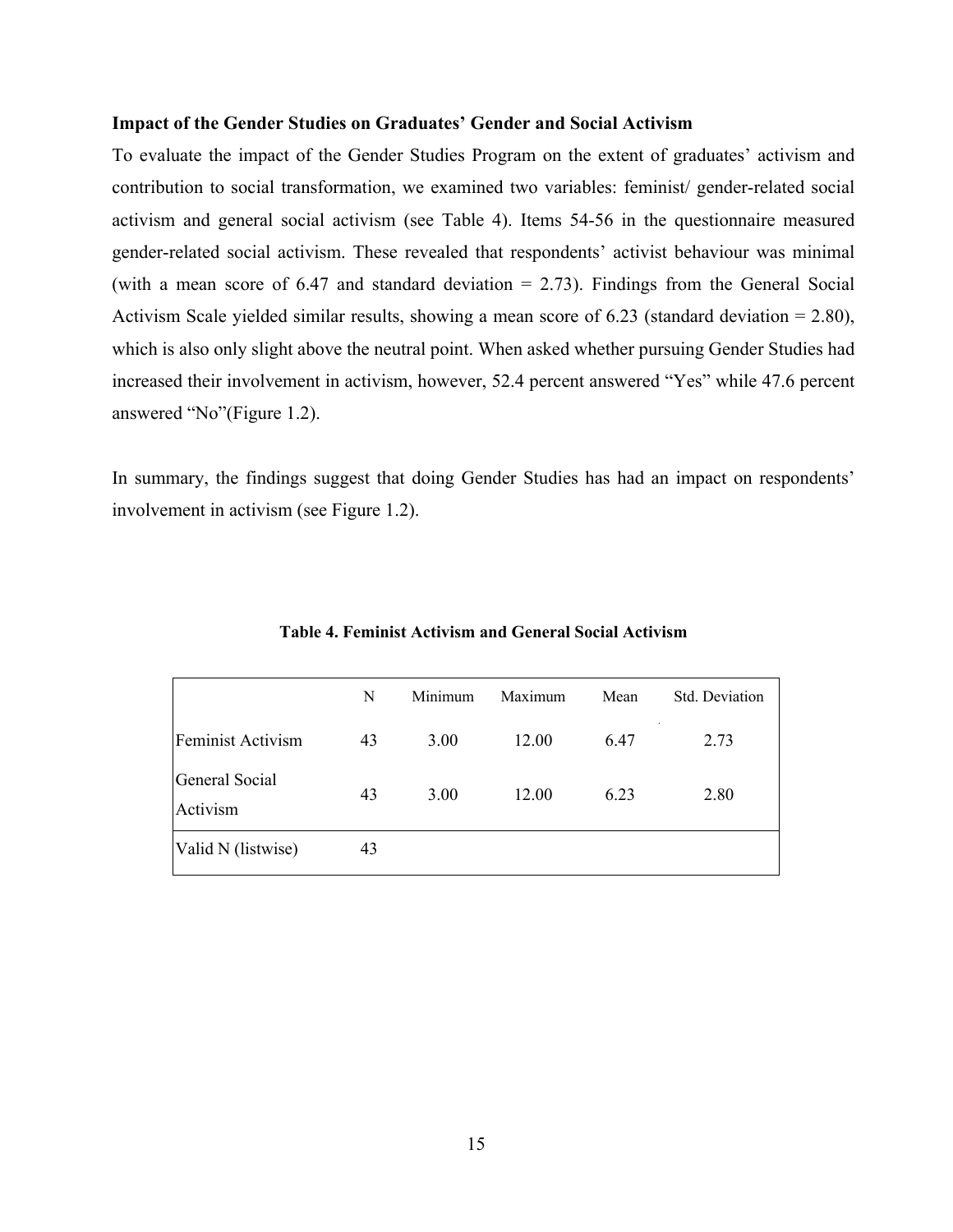

 $\n **N**o$ 

#### **Conclusion**

Analysis of the findings suggests that Gender Studies training facilitates personal, social, and intellectual development and transformation. About half of the respondents reported that their level of gender-related social activism has increased since graduating from the Gender Studies Program. The experience of the program allows students to reevaluate relationships and to articulate the inequalities they experience. The research findings also show that Gender Studies increases gender awareness and critical thinking. Many students enroll in Gender Studies because its content reflects their personal experiences and concerns. They then find that Gender Studies allows them to develop meta-discourses about their experiences, which help them to confront discriminatory practices. The research reveals that the teaching and learning process within the Gender Studies raises the intellectual ability of the graduates, produces members of the public conscientized about gender discrimination, and provides a platform to voice experiences and thoughts in different ways.

We believe that this study demonstrates that academia and feminist activisms are not separate worlds, but rather are interwoven and interrelated. The learning and transformation occurring in Gender Studies is a force that will challenge patriarchy, fundamentalism, racism, and neo-liberal globalization. Cultural factors, religious values, and norms are often seen as conflicting with Gender Studies. We propose that they can instead compliment the program to encourage and foster a just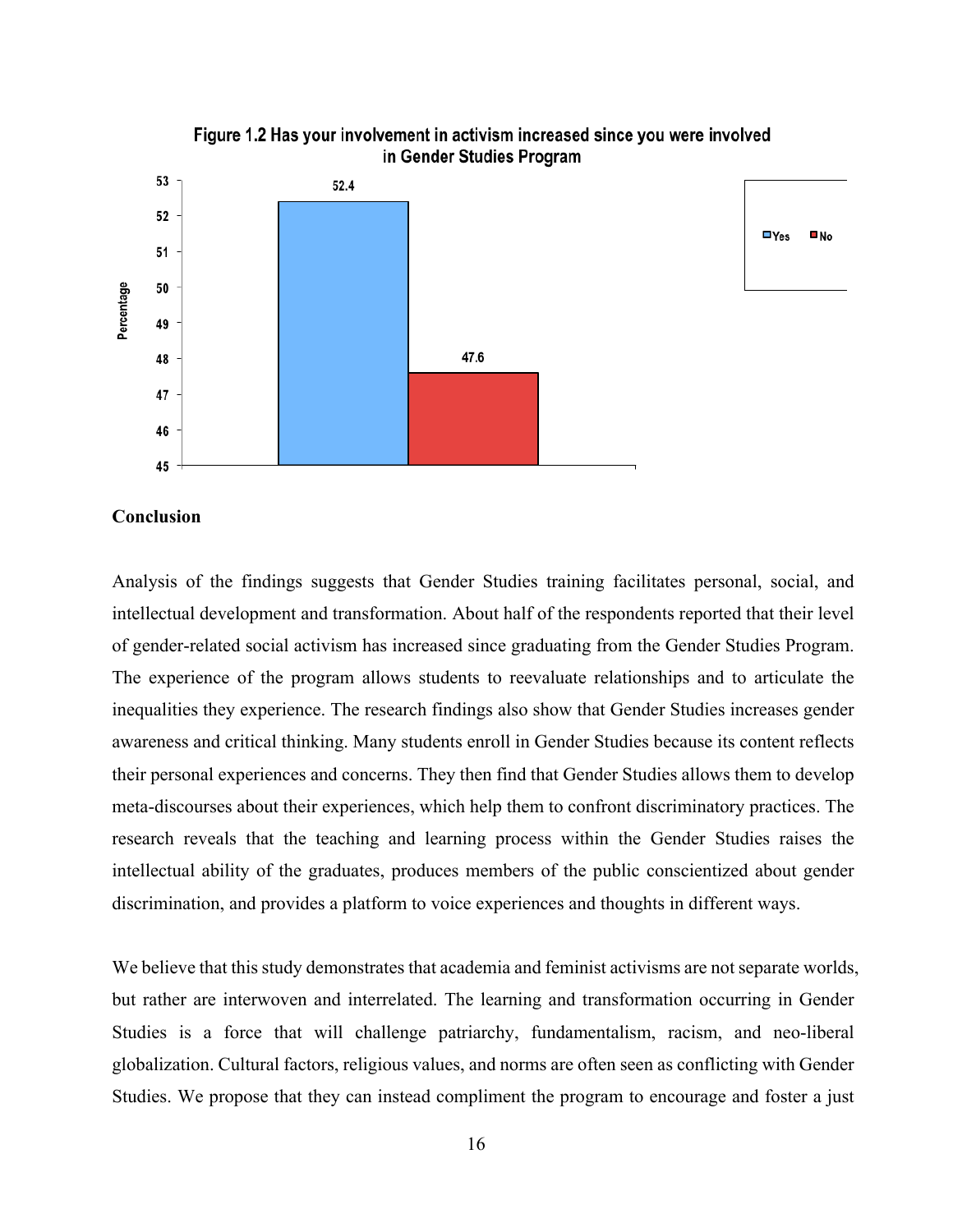society. Finally, one cannot avoid the 'culture of fear' embedded within us, which discourages open engagement with and discourses on gender that touch upon 'sensitive' issues. It is our hope that the training and learning process provided by the Gender Studies Program will facilitate social engagement and critical thinking in higher education in spite of the many challenges.

# **References**

- Acker, J., Barry, K., and Esseveld, J. 1991. "Objectivity and Truth: Problems in Doing Feminist Research." In *Beyond Methodology: Feminist Scholarship as Lived Research*. Indianapolis: Indiana University Press.
- Bargad, A. and Hyde, J.S. 1991. Women's Studies: A study of Feminist Identity Development in Women. *Psychology of Women Quarterly*, 15, pp. 181-201.
- Boothroyd, P. and Fryer, M. 2004. Mainstreaming Social Engagement in Higher Education: Benefits, Challenges, and Successes. Presentation to: Colloquium on Research and Higher Education Policy: 'Knowledge, Access and Governance: Strategies for Change.' December 1-3, 2004. UNESCO, Paris.
- Griffin, G. and Hammer, J. 2005. "The Impact of Women's Studies on its Students' Relationships and Everyday Practices." In *Doing Women's Studies: Employment Opportunities, Personal Impacts and Social Consequences*, edited by G. Griffin, 141- 167*.* London/New York: Zed Books/University of Hull.
- Gubar, S. 1998. What Ails Feminist Criticism?. *Critical Inquiry,* No. 24, pp. 878-902.
- Jackson, S. 2000. To Be or Not to Be? The place of women's studies in the lives of its students. *Journal of Gender Studies*, Vol. 9, No. 2, pp. 189-197.
- Macalister, H.E. 1999. Women's Studies Classes and their Influence on Student Development. *Adolescence,* Vol. 34, No. 134, pp. 283-292.
- Messer-Davidow, E. 2002. *Disciplining Feminism: From Social Activism to Academic Discourse*. Durham and London: Duke University Press.
- Miller, W.E., Kinder, D.R., and Rosenstone, S.J. 1993. *American National Election Study 1992: Pre- and Post-election Survey.* Ann Arbor, MI: University of Michigan, Center for Political Studies and IUCPSR.
- Newman, J. 2002. "The Present in Our Past: Presentism in the Genealogy of Feminism" Robyn Wiegman (ed.), *Women's Studies,* (Summer 2002) pp. 141-173.